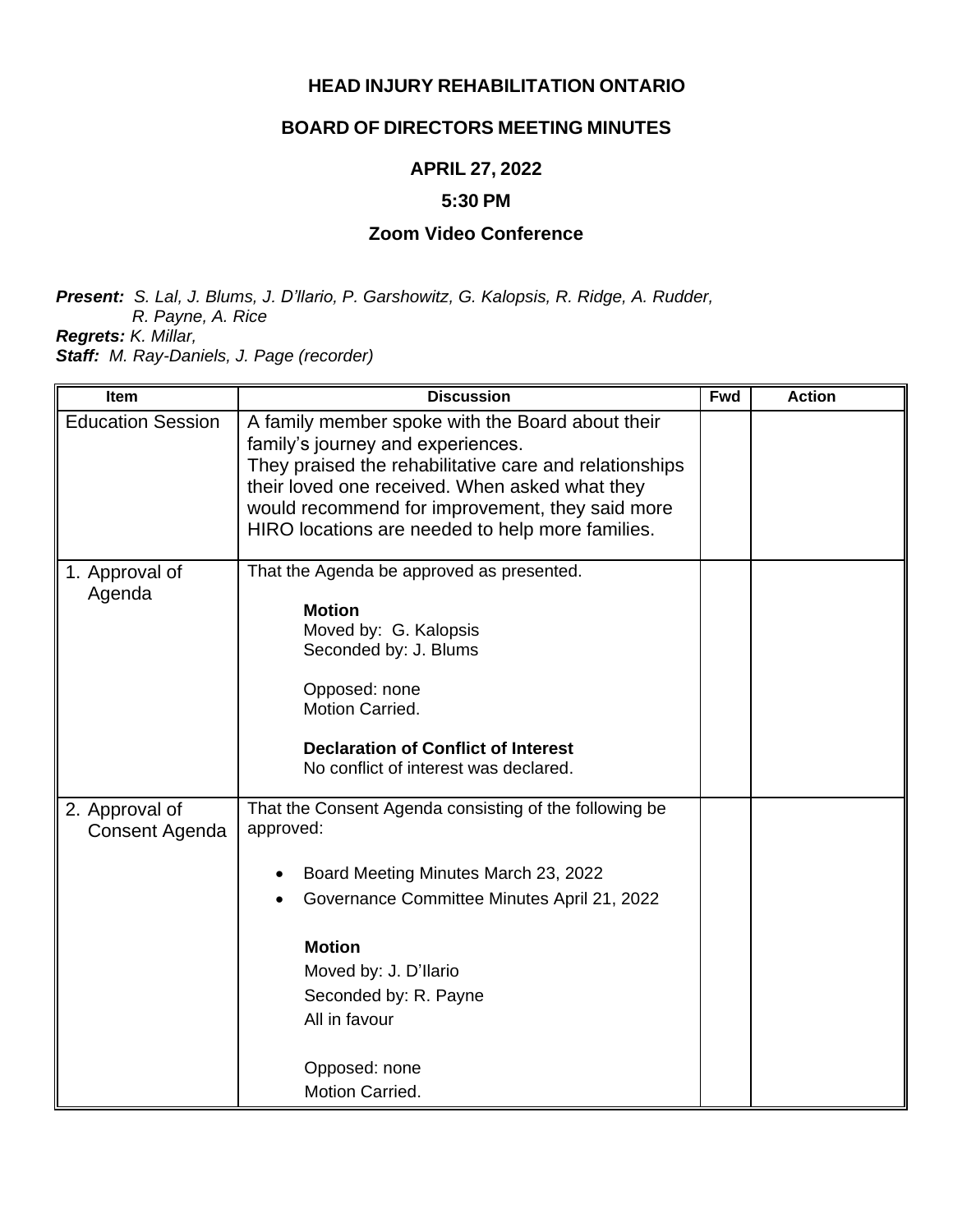| Item                | <b>Discussion</b>                                                                                                                           | <b>Fwd</b> | <b>Action</b>                                             |
|---------------------|---------------------------------------------------------------------------------------------------------------------------------------------|------------|-----------------------------------------------------------|
| 3. Business Arising | <b>CEO KPIs 2022-2023</b>                                                                                                                   |            |                                                           |
|                     | The Board discussed the CEO performance evaluation<br>and related KPIs.                                                                     |            |                                                           |
|                     | That the CEO KPIs 2020-2023 presented be approved<br><b>Motion</b>                                                                          |            |                                                           |
|                     | Moved by: P. Garshowitz                                                                                                                     |            |                                                           |
|                     | Seconded by: A. Rice                                                                                                                        |            |                                                           |
|                     | All in favour                                                                                                                               |            |                                                           |
|                     |                                                                                                                                             |            |                                                           |
|                     | Opposed: none                                                                                                                               |            |                                                           |
|                     | Motion Carried.                                                                                                                             |            |                                                           |
|                     | <b>Enterprise Risk Management Plan</b>                                                                                                      |            |                                                           |
|                     | M. Ray-Daniels presented the updated Enterprise Risk<br>Management Plan, answered questions and the Board<br>noted exemplary work.          | X          | M. Ray-Daniels to<br>identify the goals<br>for each risk. |
|                     | That the Enterprise Risk Management Plan presented be<br>approved.<br><b>Motion</b>                                                         | X          | M. Ray-Daniels to<br>provide the<br>background            |
|                     | Moved by: G. Kalopsis                                                                                                                       |            | documentation.                                            |
|                     |                                                                                                                                             |            |                                                           |
|                     | Seconded by: J. Blums<br>All in favour                                                                                                      |            |                                                           |
|                     |                                                                                                                                             |            |                                                           |
|                     | Opposed: none                                                                                                                               |            |                                                           |
|                     | Motion Carried.                                                                                                                             |            |                                                           |
|                     |                                                                                                                                             |            |                                                           |
| 4. New Business     | No new business items were discussed.                                                                                                       |            |                                                           |
| 5. CEO Report       | <b>CEO Report</b>                                                                                                                           |            |                                                           |
|                     | M. Ray-Daniels presented the CEO report and responded<br>to questions from Directors.                                                       |            |                                                           |
| 6. Foundation       | <b>Foundation Update</b>                                                                                                                    |            |                                                           |
| Update              | R. Payne shared a financial update and advised<br>$\circ$<br>a target of the disbursement quota for this fiscal.                            |            |                                                           |
|                     | P. Garshowitz advised that the Foundation is<br>$\Omega$<br>continuing recruitment efforts and seeking<br>additional avenues for promotion. |            |                                                           |
| 7. Standing         | <b>Standing Agenda Items</b>                                                                                                                |            |                                                           |
| Agenda Items        | <b>Governance Committee Update</b>                                                                                                          |            |                                                           |
|                     | The Governance committee met on April<br>$\circ$                                                                                            | x          | M. Ray-Daniels to                                         |